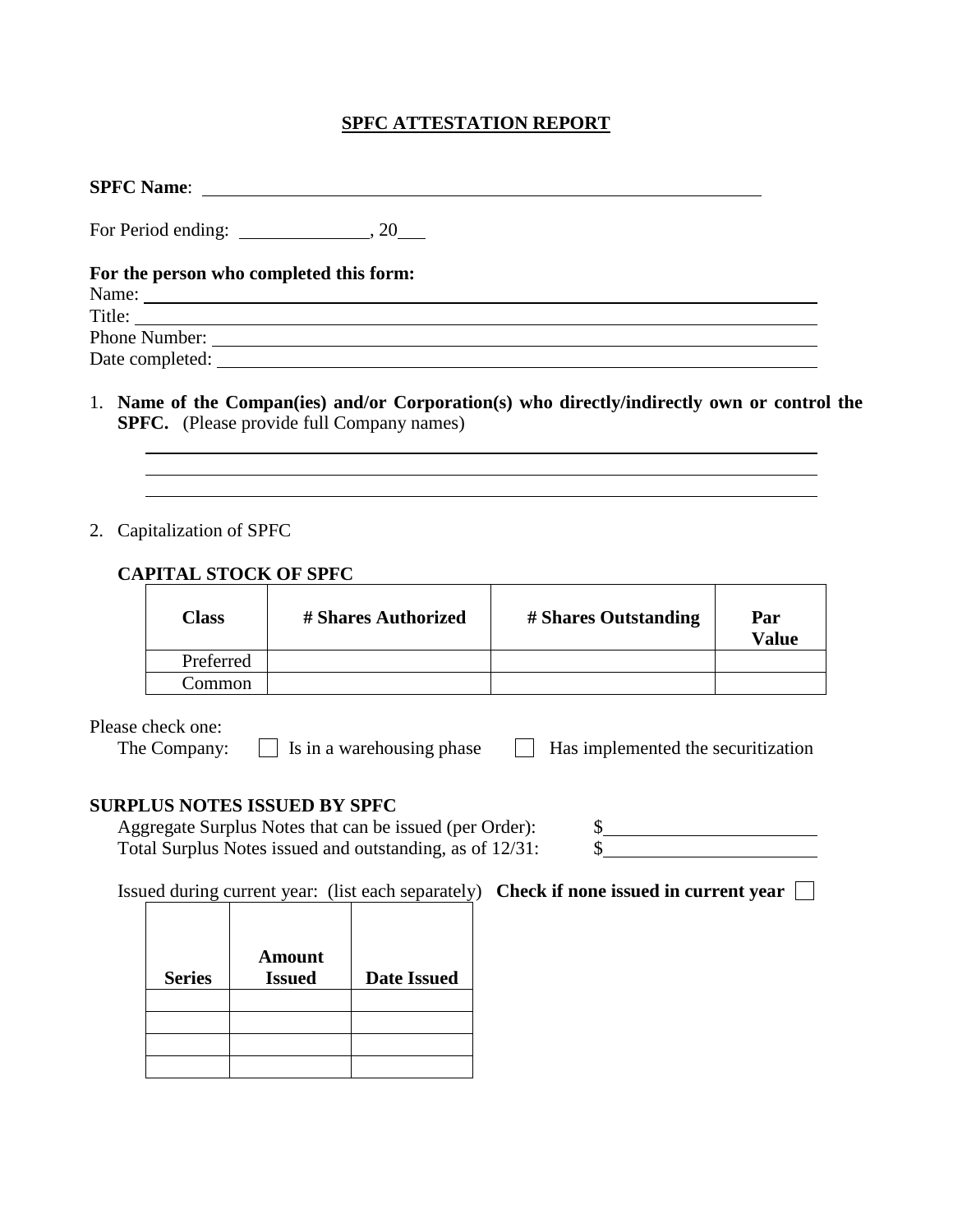## **REVIEW OF SERVICE PROVIDERS**

<u> 1989 - Johann Barbara, martin a</u>

| <b>Function</b>        | <b>Service Provider</b> | <b>Changes made</b><br>during year? |  |
|------------------------|-------------------------|-------------------------------------|--|
|                        |                         |                                     |  |
| Actuarial Firm & Name  |                         |                                     |  |
| of Independent Actuary |                         |                                     |  |
| CPA Firm & Name of     |                         |                                     |  |
| artner                 |                         |                                     |  |

3. Actuarial and Audit Service Providers as of  $12/31/$ :

4. Does the CPA Firm provide any services (other than the annual audit) for the SPFC or its Parent Corporation?  $\Box$  **Yes**  $\Box$  **No** 

If yes, please describe the additional services provided, and what steps are taken to minimize potential conflicts of interest:

<u> 1989 - Johann Stoff, amerikansk politiker (d. 1989)</u>

## **REVIEW OF COMPANY'S TRANSACTION(AL) DOCUMENTS**

5. Has the SPFC made any changes to any of the following documents during the current year?:

|                                             | <b>Changes</b> |   | <b>Effective Date</b> | DOI       |  |
|---------------------------------------------|----------------|---|-----------------------|-----------|--|
| <b>Document</b>                             | made?          |   | of $Change(s)$        | Notified? |  |
|                                             |                | N |                       |           |  |
| Plan of Operations                          |                |   |                       |           |  |
| Articles of Incorporation                   |                |   |                       |           |  |
| Company Bylaws                              |                |   |                       |           |  |
| Deal Model Output / Proformas               |                |   |                       |           |  |
| Reinsurance Agreement(s)                    |                |   |                       |           |  |
| Trust Agreement(s)                          |                |   |                       |           |  |
| <b>Tax Sharing Agreement</b>                |                |   |                       |           |  |
| <b>Administrative Services Agreement</b>    |                |   |                       |           |  |
| <b>Custodial Agreement</b>                  |                |   |                       |           |  |
| <b>Investment Advisory Agreement</b>        |                |   |                       |           |  |
| Promissory Note Agreement                   |                |   |                       |           |  |
| <b>Fiscal Agency Agreement</b>              |                |   |                       |           |  |
| ISDA Agreements (and/or supporting docs)    |                |   |                       |           |  |
| Retrocession Reinsurance Agreement (if app) |                |   |                       |           |  |
| Other                                       |                |   |                       |           |  |
| Other                                       |                |   |                       |           |  |

**NOTE: The above list is not meant to be an all-inclusive listing of the agreements for each transaction; instead, it is a listing of key documents for each SPFC. There may be instances where an SPFC has multiple agreements – in that case, you can answer it in the collective, and elaborate further (as needed) on a separate sheet of paper.**